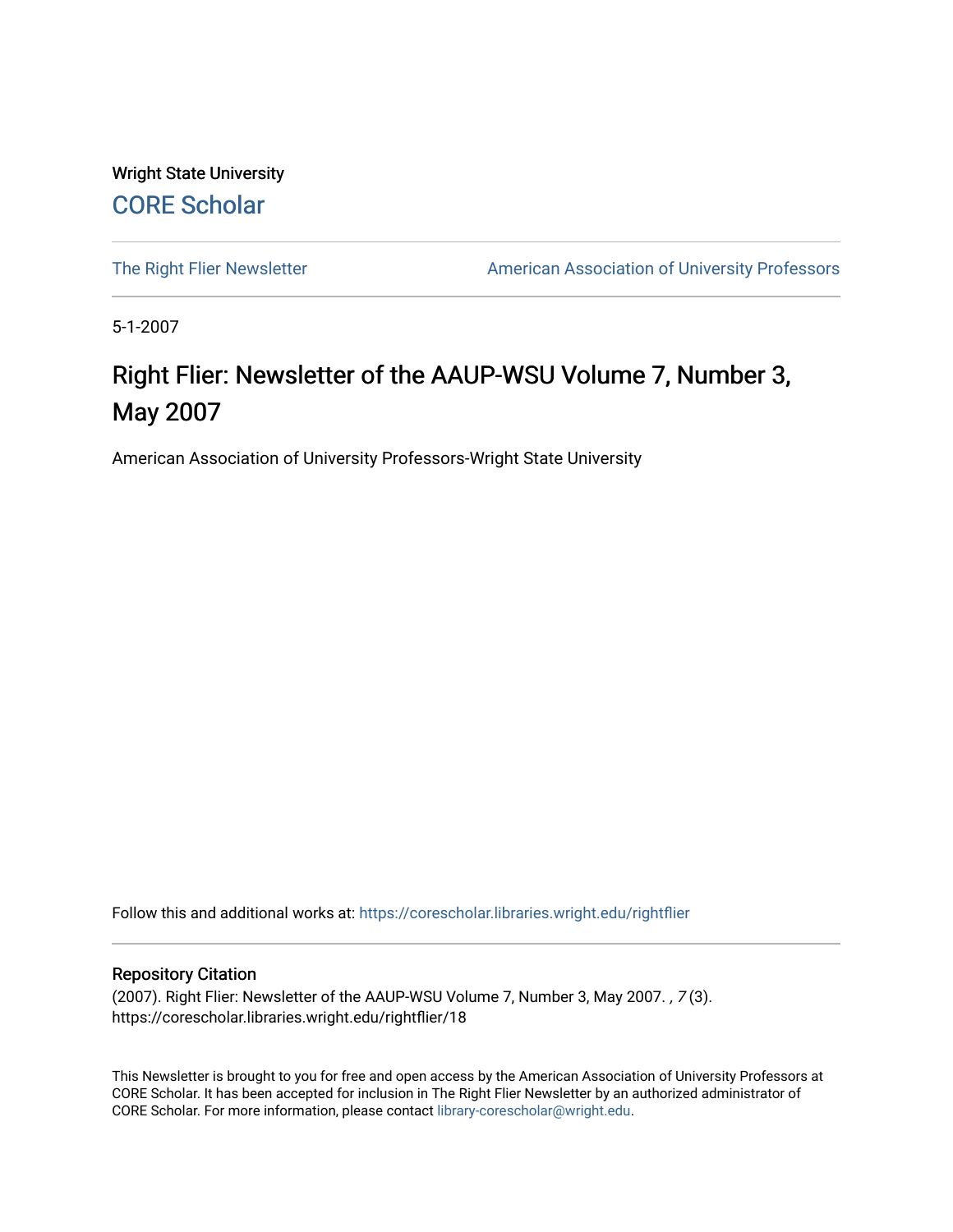# **The Right Flier**

Newsletter of the AAUP-WSU Volume 7, Number 3, May 2007

Editor, Henry Ruminski Administrative Assistant, Connie Jacobs

# **Now is the Time for All Good Men and Women to Come to the Aid...**<br>Anna Bellisari, President **All Cood Men and Wome** members are planning to do), but we do h

Since 2005, we have enjoyed the results of previous negotiations to produce a first-rate collective bargaining agreement with the Wright State administration. Our salaries are above the median for faculty at state universities in Ohio, our health insurance and other benefits are among the best in the state, we have paid teaching relief for new parents (along with only two other institutions in the state), domestic partner benefits are now available, and solid grievance procedures are in place to redress many issues.

Now AAUP-WSU is gearing up for the next round of contract negotiations. We are fortunate to have a highly skilled and dedicated Chief Negotiator who will lead next year's bargaining for a new three-year contract. Rudy Fichtenbaum is backed up by a deeply committed Executive Committee of AAUP-WSU, and will be working with a strong Negotiating Team. An elected Bargaining Council composed of representatives from every college will advise and support the Team throughout the bargaining period.

By now it is abundantly clear that collective bargaining has been very effective at WSU. The key word here is collective, meaning that all members of AAUP-WSU have important roles in the success of the coming bargaining process. If you care about salaries and benefits, parking availability, workloads, summer teaching opportunities, the physical work environment on campus, and any number of other issues affecting the faculty, it is time for you to become involved.

We are calling on all good men and women to share in the bargaining process, to support and sustain the Team's efforts, to work for the common good. We do not expect you to contribute a portion of your professional development leave (as two AAUP-WSU

members are planning to do), but we do hope you will run for election to the Bargaining Council, or voice your opinions to your elected Bargaining Council representatives. And we do urge you to complete and return the AAUP survey that seeks your input, so that we can represent your concerns.

The strength of AAUP-WSU is in the participation of our members. Now is the time for all good men and women to come to the aid of their union!

### SPRING QUARTER CHAPTER MEETING

Monday, May 14 at 1:00 p.m.

CTL Studio B (basement of library) for Dayton campus & Lake Campus 151 Dwyer

Because collective bargaining matters will be discussed, this meeting is open only to Regular Chapter Members.

Refreshments will be served.

| <b>INSIDE THIS ISSUE</b>       |         |
|--------------------------------|---------|
| Preparing for Upcoming         |         |
| Negotiations                   | $P-2$   |
| Ohio Conference Annual Meeting | $P-2$   |
| <b>AAUP-WSU News Briefs</b>    | P-3     |
| AAUP-WSU Membership Data       | P-4     |
| <b>AAUP Summer Institute</b>   | $P - 4$ |
| <b>Fall Faculty Social</b>     |         |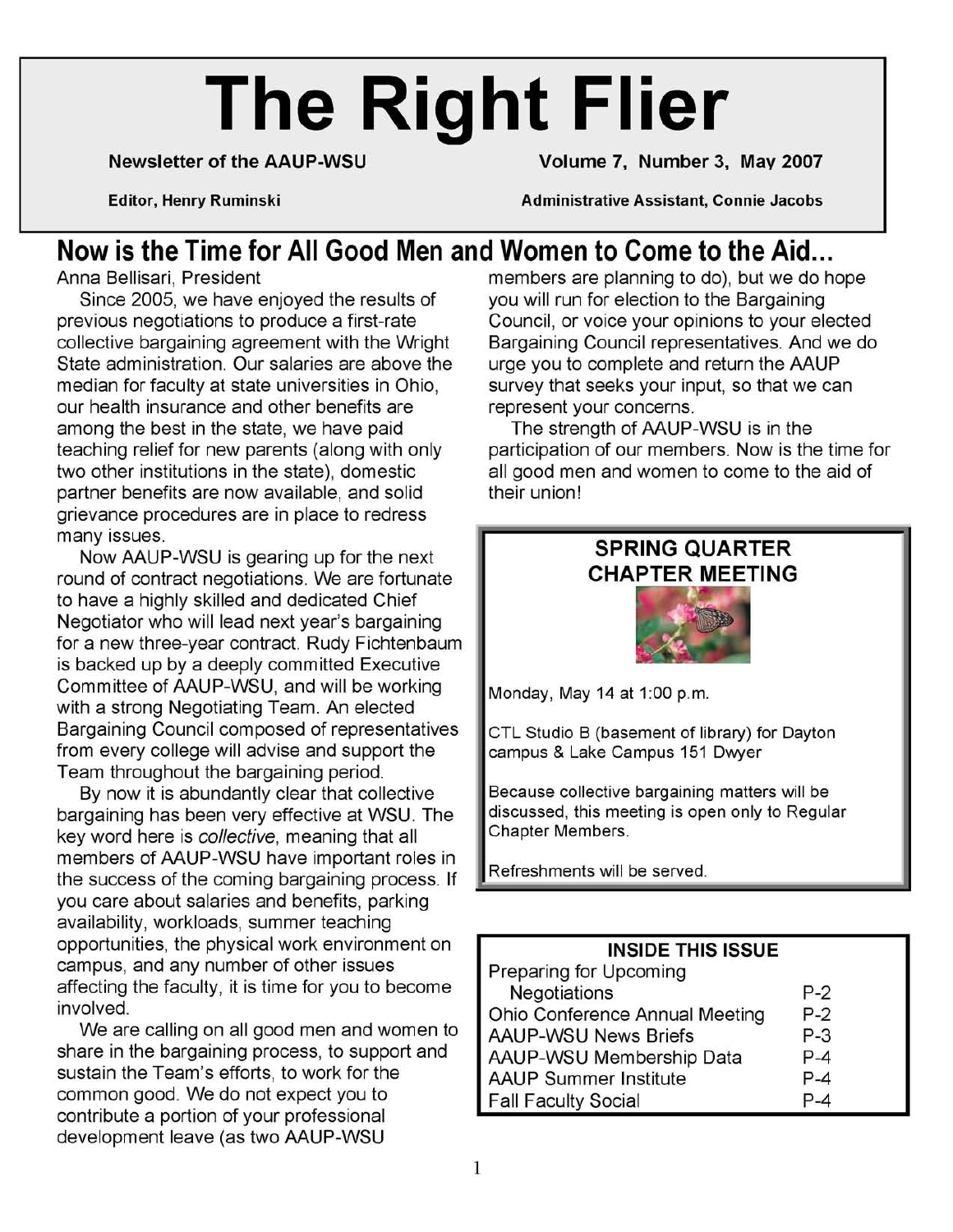# **Preparing for Upcoming Negotiations**

### **By Rudy Fichtenbaum, Chief Negotiator**

Our current CBA expires June 30, 2008. In all likelihood we start negotiations for a successor CBA in January of 2008. In preparation for negotiations we will be sending out a survey before the end of the spring quarter to help set priorities for the next round of negotiations. If there are issues you would like to see address in the survey please send your suggestions to me.

#### **The Bargaining Council**

Apart from sending out the abovementioned survey, the first step in preparing for negotiations is to form our Bargaining Council (BC). The BC will review the results of the survey at the beginning of the fall quarter. After reviewing the results of the survey the BC reviews all of the proposals AAUP-WSU plans to put on the table and makes recommendations to the Negotiating Team (NT). Most of the meetings of the BC will occur in the fall quarter. The BC will also meet periodically once negotiations have begun to review the administration's proposals and make recommendations to the **NT.** 

Shortly all regular chapter members (RCMs) will be receiving a call for nominations for the BC. In order to serve on the BC you must be an RCM. The size of the BC is determined by the number of RCMs in a college. Each college having RCMs will have one member on the BC. In addition, colleges with 20 or more RCMs will have an additional representative for every 20 RCMs in the College. The number of representatives on the BC is determined by a count of RCMs 14 months prior to the expiration of our CBA. If there are more nominees from a college than there are spots on the BC from that college then an election will be held to determine that college's representation on the BC.

Based on membership during April the numbers of Bargaining Council members for each college are: CECS, 2; CEHS, 2; COLA, 6; CONH, 1; COSM, 5; Lake Campus, 1; and RSCOB,2.

### **The Negotiating Team**

In addition to the BC, we will also be forming our Negotiating Team (NT). It is the job of the **NT** to meet with the representative of the administration and work out tentative language for our next CBA. Typically negotiations start early to mid January and run through the end of the spring quarter. The **NT** is appointed by the EC and reports directly to the EC. Once a tentative agreement has been reached the **NT**  presents this tentative agreement to the EC for approval. If the EC approves then it send the tentative agreement to the members for a ratification vote. If you are interested in serving on the **NT** please contact Anna Bellisari, President AAUP-WSU (email: anna.bellisari@wright.edu).

**Ohio Conference Annual Meeting** 

The Ohio Conference of AAUP held its annual meeting in Columbus on April 13 and 14. AAUP-WSU was represented by President Anna Bellisari, Vice President Henry Ruminski and Chief Negotiator Rudy Fichtenbaum.

During the Friday session Anna reported on the chapter's accomplishments during the year, including family leave and domestic partners benefits.

Saturday Henry and Rudy attended a workshop on lobbying and legislative activities which included information for both state and national levels. As part of the annual national meeting in Washington the national office will assist local delegates with arranging meetings with Senators and Congressmen.

On the state level, a Statehouse Day (see story elsewhere) was announced as an opportunity for Ohio chapters to meet with state officials to make our concerns known.

At the meeting Rudy, who is currently the Vice-President for Collective Bargaining Chapters with the Ohio Conference was elected president-elect for next year and the following year will be President of the Ohio Conference.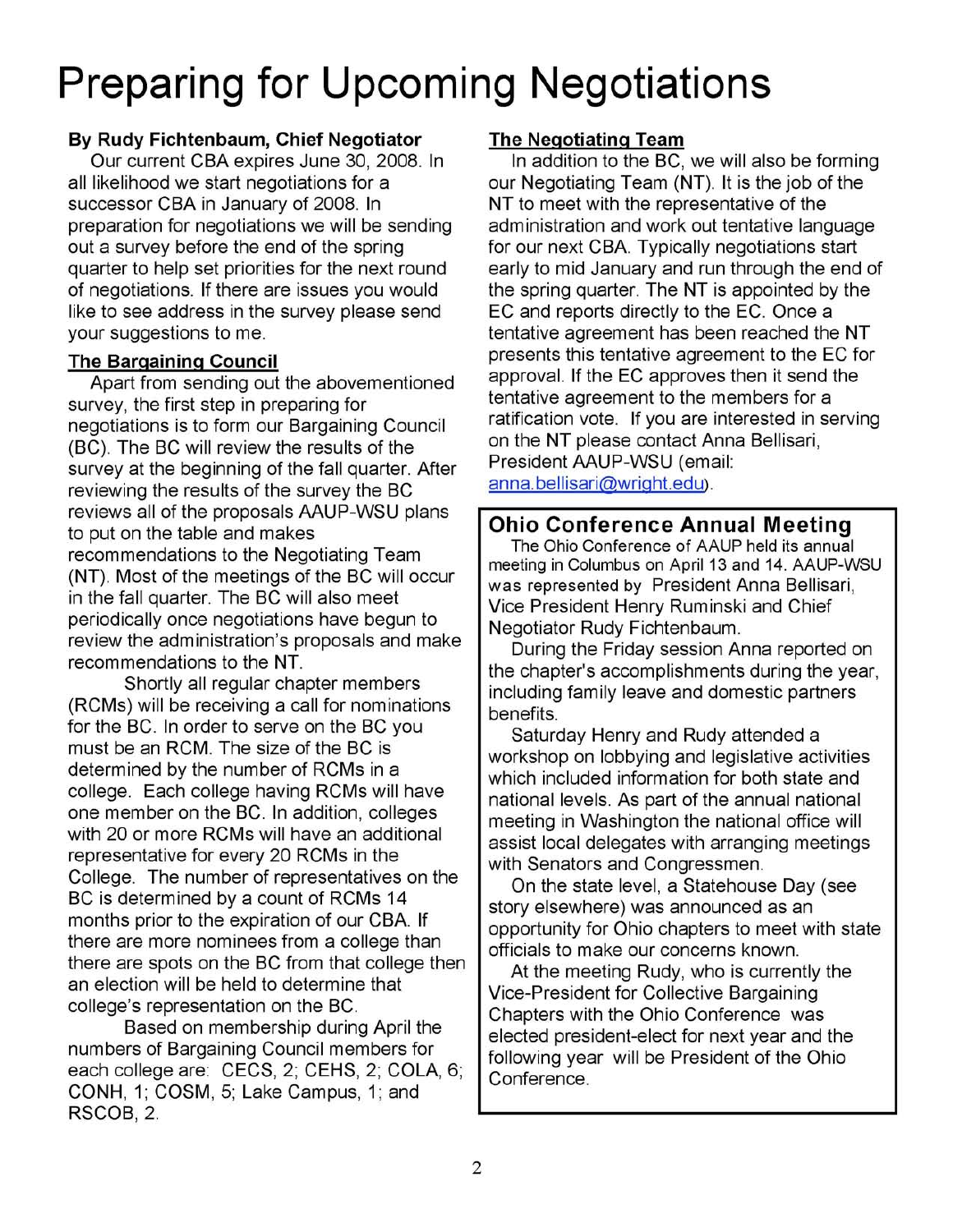# **AAUP-WSU News Briefs**

### **Statehouse Day in Columbus**

The Ohio Conference of AAUP sponsored Statehouse Day on the morning of Thursday, April 26. AAUP-WSU's Chief Negotiator Rudy Fichtenbaum and Communication Officer Jim Vance represented our chapter. At this event, State Senator Teresa Fedor (D-Toledo) was honored with the conference<sup>1</sup>s Jastram Award, given selectively to members of the Ohio General Assembly who are strong advocates of higher education. Specifically, Senator Fedor led the successful fight last year against the socalled "Academic Bill of Rights".

The Jastram Award is named in memory of Ohio State University Philip Jastram, who was an early leader of the Ohio Conference and a long-time chair of the Government Relations Committee.

A number of other senators and representatives attended, as did Eric Fingerhut, Chancellor of the Ohio Board of Regents.

This presented an excellent opportunity to lobby these individuals, urging them to support adequate funding for Ohio<sup>1</sup>s public universities. Chancellor Fingerhut, who received the Jastram Award in his years in the Ohio Senate, described his intent to formulate a master plan for higher education in Ohio and his wish to partner with AAUP in this endeavor.

### **Assistant GCA Officer Appointed**

The Executive Committee voted unanimously to appoint Marty Kich as assistant grievance and contract administration officer for the Lake Campus. He also serves as a member of the Grievance Committee.

The appointment recognizes the leadership role that Marty, a professor of English at the Lake Campus, has been playing for AAUP-WSU. He has been instrumental, not only in providing the Executive Committee with input from Lake Campus BUFMs, but also in providing those BUFMs with information about their rights under the Collective Bargaining Agreement.

### **Your union at work for you.**

The union is monitoring the remodeling efforts in Rike Hall to minimize possible negative effects on faculty.

After receiving input from members in the College of Engineering and Computer Science the Executive Committee provided the Administration with feedback on a proposed incentives proposal and asked for additional information.

A BUFM in a COLA department is appealing the decision of the University P&T Committee.

Executive Committee representatives met with CATS representatives to discuss hardware and software issues including charges to faculty who choose other than CATS approved brands of PCs. If a faculty or staff member wants a PC that is other than the approved brand, they can ask for approval and get technical support at less expense to their department.

Two BUFMs in a CoSM received assistance with questions about the chair's control of current faculty searches.

Delayed travel reimbursements in CoSM were paid after AAUP-WSU intervened for faculty.

A BUFM in CoSM, who is alleging that he was discriminated against in promotion, has filed a grievance.

### **Scholarship Committee appointed**

An AAUP-WSU scholarship committee was appointed by the Executive Committee to examine scholarship programs at other chapters and offer recommendations to the chapter.

The committee consisted of Vice President Henry Ruminski, Member at Large Maggie MacDonald and member Mel Goldfinger.

The committee's report will be presented at the spring chapter meeting for discussion.